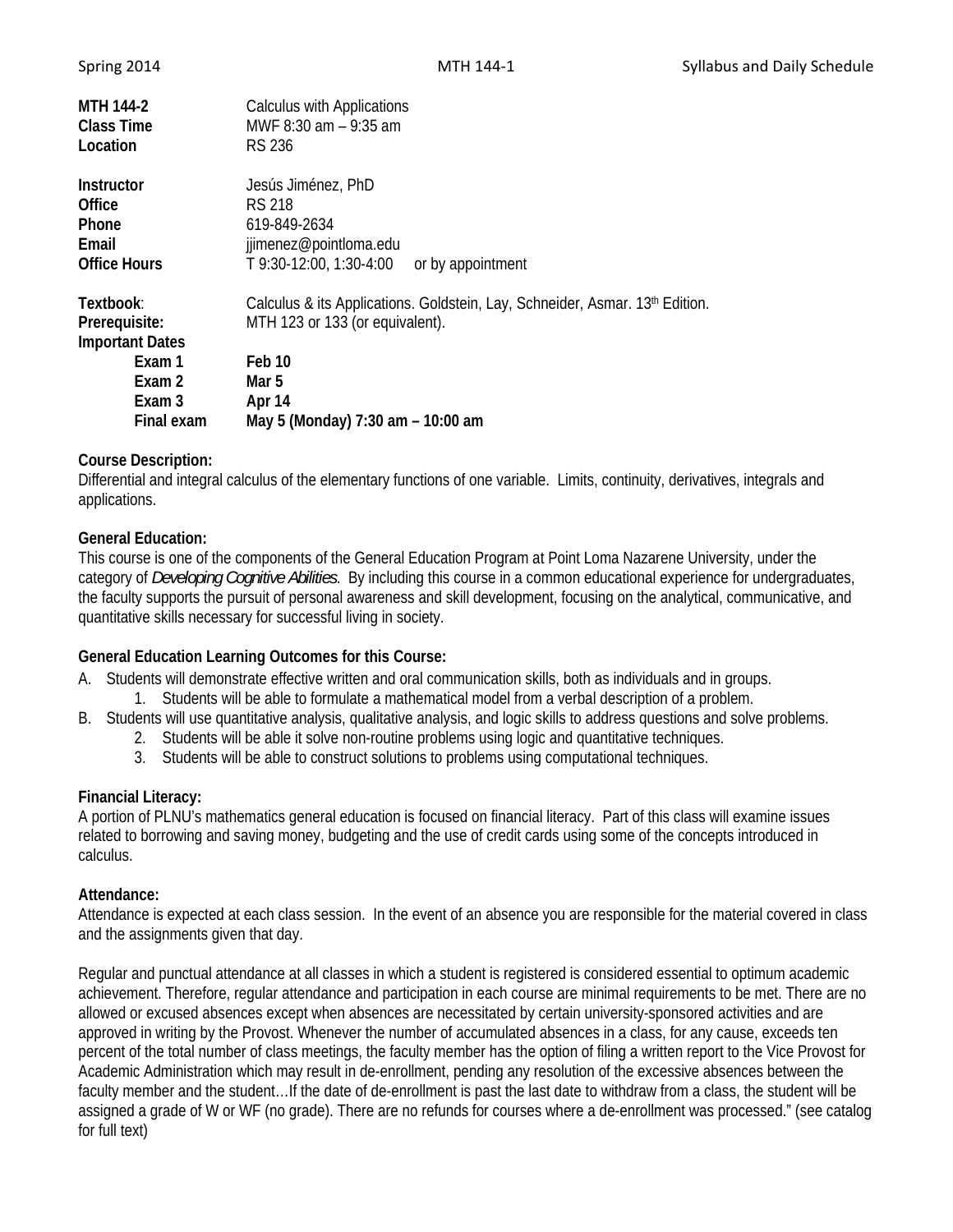# **Class Enrollment:**

It is the student's responsibility to maintain his/her class schedule. Should the need arise to drop this course (personal emergencies, poor performance, etc.), the student has the responsibility to follow through (provided the drop date meets the stated calendar deadline established by the university), not the instructor. Simply ceasing to attend this course or failing to follow through to arrange for a change of registration (drop/add) may easily result in a grade of F on the official transcript.

## **Academic Accommodations:**

While all students are expected to meet the minimum academic standards for completion of this course as established by the instructor, students with disabilities may require academic accommodations. At Point Loma Nazarene University, students requesting academic accommodations must file documentation with the Disability Resource Center (DRC), located in the Bond Academic Center. Once the student files documentation, the Disability Resource Center will contact the student's instructors and provide written recommendations for reasonable and appropriate accommodations to meet the individual needs of the student. This policy assists the university in its commitment to full compliance with Section 504 of the Rehabilitation Act of 1973, the Americans with Disabilities (ADA) Act of 1990, and ADA Amendments Act of 2008, all of which prohibit discrimination against students with disabilities and guarantees all qualified students equal access to and benefits of PLNU programs and activities.

Students with learning disabilities who may need accommodations should discuss options with the instructor during the first two weeks of class.

## **Academic Honesty:**

The Point Loma Nazarene University community holds the highest standards of honesty and integrity in all aspects of university life. Academic honesty and integrity are strong values among faculty and students alike. Any violation of the university's commitment is a serious affront to the very nature of Point Loma's mission and purpose.

Academic dishonesty is the act of presenting information, ideas, and/or concepts as one's own when in reality they are the results of another person's creativity and effort. Such acts include plagiarism, copying of class assignments, and copying or other fraudulent behavior on examinations. For more details on PLNU's policy go to: http://www.pointloma.edu/experience/academics/catalogs/undergraduate-catalog/point-loma-education/academic-policies

A student who is caught cheating on any item of work will receive a zero on that item and may receive an "F" for the semester. See the PLNU Catalog for a further explanation of the PLNU procedures for academic dishonesty.

# **Final Exam: Date and Time**

The final exam date and time is set by the university at the beginning of the semester and may not be changed by the instructor. Only in the case that a student is required to take three exams during the same day of finals week is an instructor authorized to change the exam date and time for that particular student.

**Grading:** Grades for the course will be based on homework (25%), three exams (15% each; total of 45 %), and a final exam (30%).

**Homework (25%):** Homework will be assigned every class meeting. A homework assignment is late if it is not received at the start of class on the due date. No late homework will be accepted; however the two lowest homework scores will be dropped. Please be sure that your homework is stapled together and the problems are in order. Homework will be scored on a combination of completeness and correctness. A random selection (the same for all people) of the problems will be graded on any homework assignment.

**Tests (15% each) and Final Exam (30%):** Tests and the Final Exam will include problems and questions over material assigned in the text, readings and handouts, as well as material presented in class.

No examination shall be missed without prior consent by me or a well documented emergency beyond your control. A score of zero will be assigned for an examination that is missed without prior consent or a well documented emergency beyond your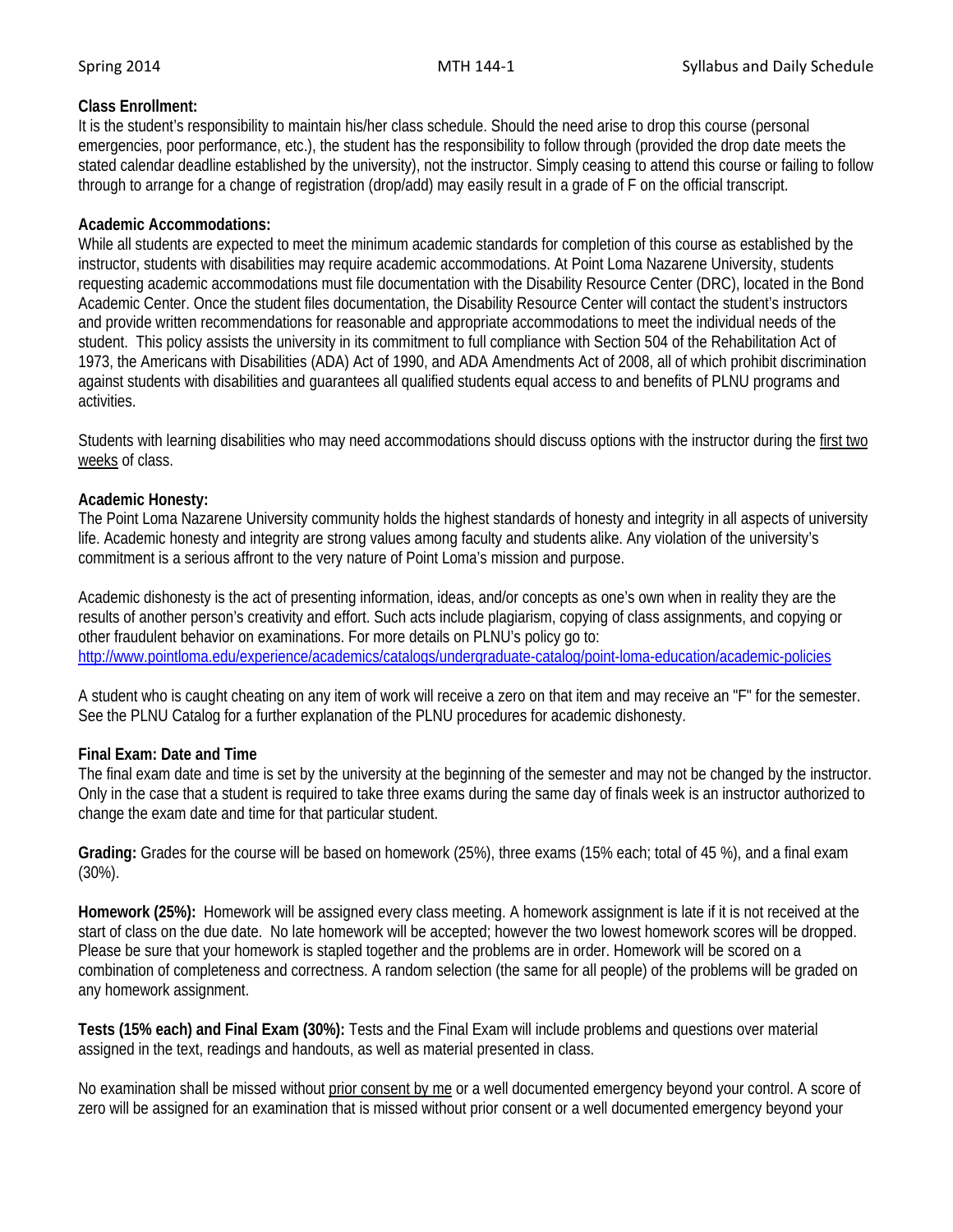control. The examination schedule is included in the daily schedule. I do not intend to accept excuses such as poor communication with parents, benefactors, sport team sponsors and/or travel agents.

# **Final Exam: Date and Time**

The final exam date and time is set by the university at the beginning of the semester and may not be changed by the instructor. Only in the case that a student is required to take three exams during the same day of finals week is an instructor authorized to change the exam date and time for that particular student.

| Please note: | The Final Exam is COMPREHENSIVE. |                                         |
|--------------|----------------------------------|-----------------------------------------|
|              |                                  | May 5, (Monday) 7:30 a.m. to 10:00 a.m. |

**Grading Scale**: Course grades will be assigned according to the following scale:

| <b>Grading Scale in percentages</b> |                                                                                 |  |  |  |  |  |
|-------------------------------------|---------------------------------------------------------------------------------|--|--|--|--|--|
|                                     |                                                                                 |  |  |  |  |  |
|                                     | $\vert$ (87.5, 90) $\vert\vert$ (77.5, 80) $\vert\vert$ (67.5, 70) $\vert\vert$ |  |  |  |  |  |
|                                     | $[92.5, 100]$ $[82.5, 87.5]$ $[72.5, 77.5]$ $[62.5, 67.5]$                      |  |  |  |  |  |
|                                     | $[90, 92.5)$ $[80, 82.5)$ $[70, 72.5)$ $[60, 62.5)$ $[$                         |  |  |  |  |  |

**Cell Phones:** Turn off any cell phone, pager or things that make noise while you are in class. Also, do not text or work on other classes while in class -to do so is disrespectful to me and your classmates.

**General Advice:** The key to success in this class is to attend lectures regularly and do your homework. You learn mathematics by doing it yourself. You should expect to spend approximately two hours outside of class for every one hour in class working on homework and going over concepts. When doing homework, please note it is normal to not be able to do every problem correct on the first attempt. Do not be discouraged, instead seek help.

### **Sources of Help:**

- 1. Me. If you have questions, ask me. See office hours.
- 2. FREE TUTORING- Math Learning Center, RS-230. Hours are posted on the door.
- 3. Other classmates. Form study groups! Work together!